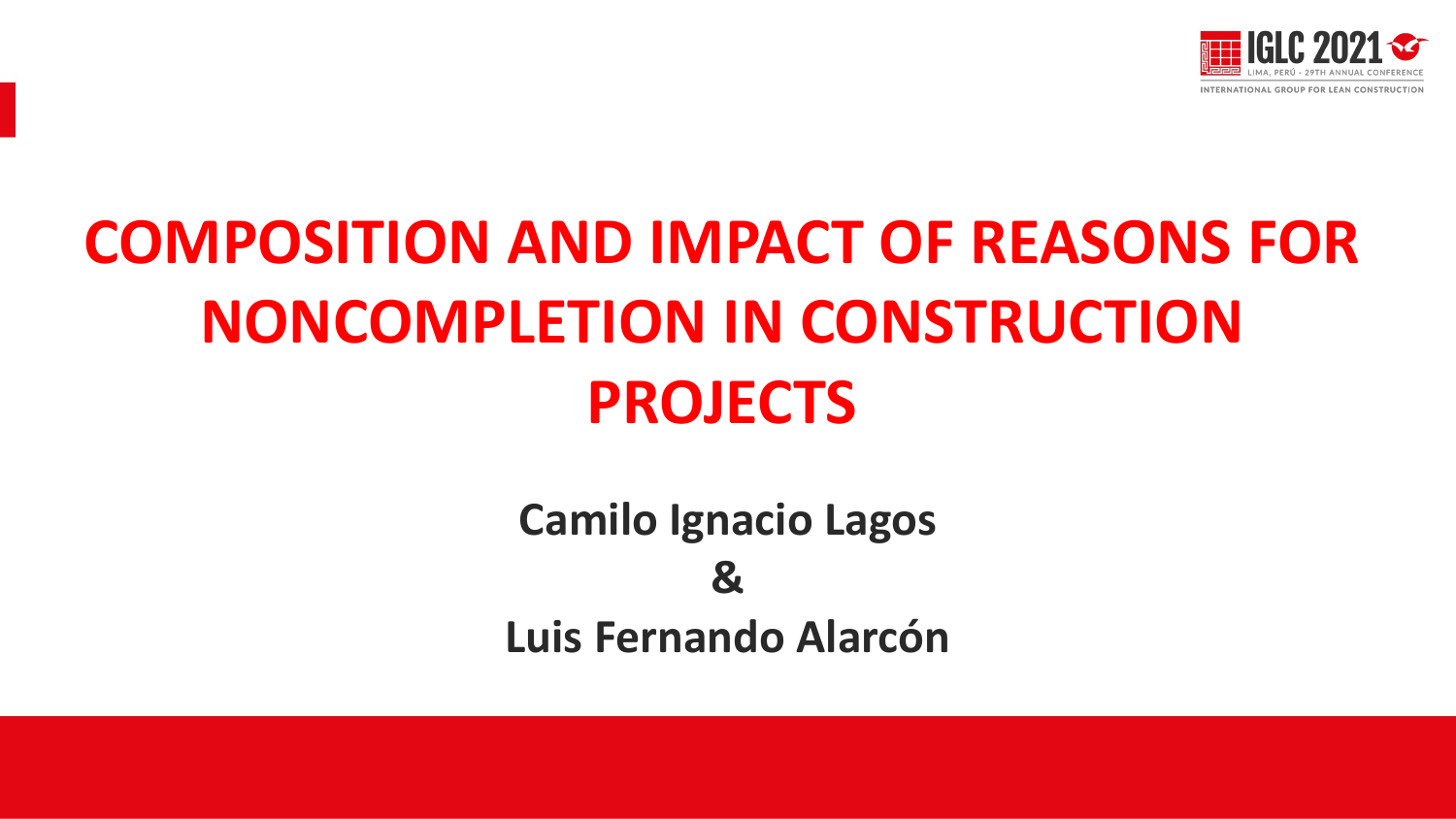

#### **AGENDA**

- CONTEXT
- STATE OF THE ART AND PRACTICE
- SCOPE AND METHODOLOGY
- RESULTS AND DISCUSSION
- CONCLUSSIONS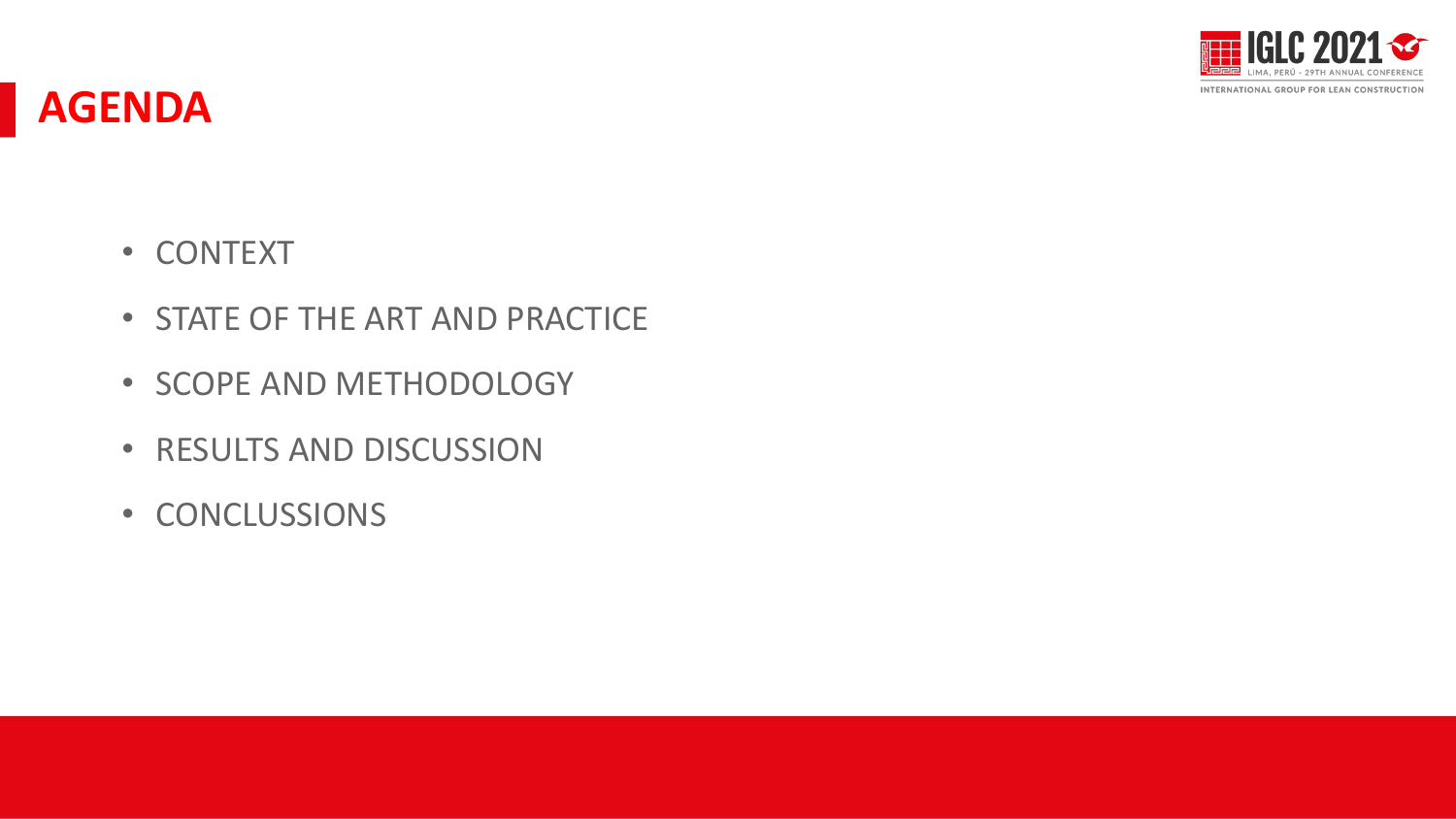

## **CONTEXT**

- Construction projects are complex endeavors prone to deviations due to uncertainty, variability and management deficiencies (Alsehaimi et al., 2014)
- 50% to 70% of projects experience cost and time deviations averaging 10% to 30% of their planned scope (Assaf, 2006; Ullah, 2017).
- Researchers have assessed 10 main sources of deviation (Arditi 1985, Assaf 2006, Prasad, 2017) which correspond to the seven flows from Lean Construction (Koskela, 2008)

#### **Main cited reasons:**

- **Design**
- **Inexperience**
- **Subcontractor compliance**
- **Communication**
- **Lack of Resources**
- **Equipment**
- **Planning**
- **Labour Productivity**
- **Interference**
- **Financing**

#### **Seven flows:**

- **Information**
- **People**
- **Materials**
- **Equipment**
- **Prior Work**
- **Space**
- **External Conditions**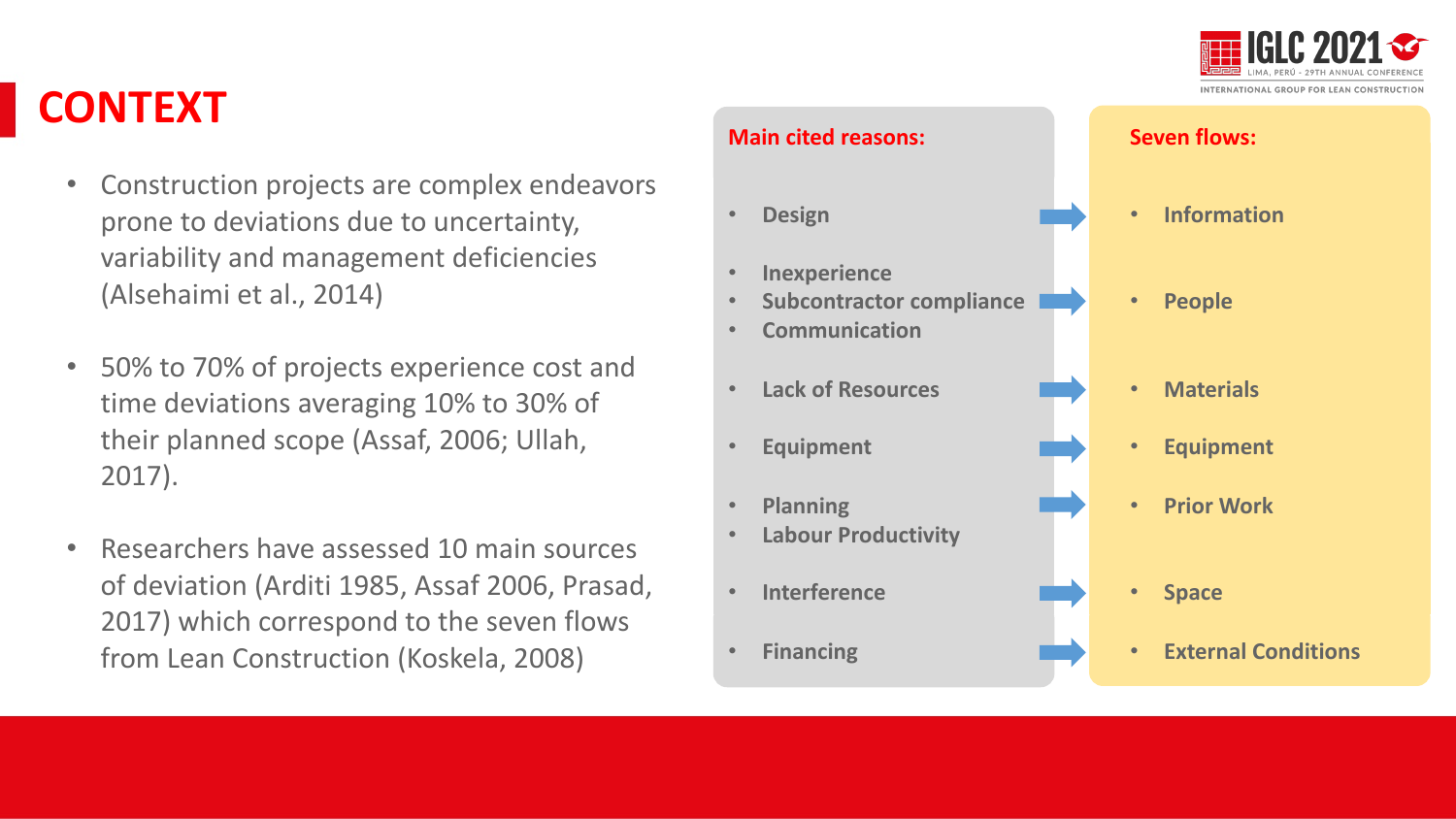

### **STATE OF THE ART**

The **Last Planner System** proposes systematic short cycles of planning and control that allow to stablish and trace **commitments**, measure workflow reliability and finding actionable **Reasons of Noncompletion**

Research has shown its potential to **assess and improve performance** during execution (Kim, 2019; Lagos et al., 2019) **Figure 1.** LPS Planning and control cycle

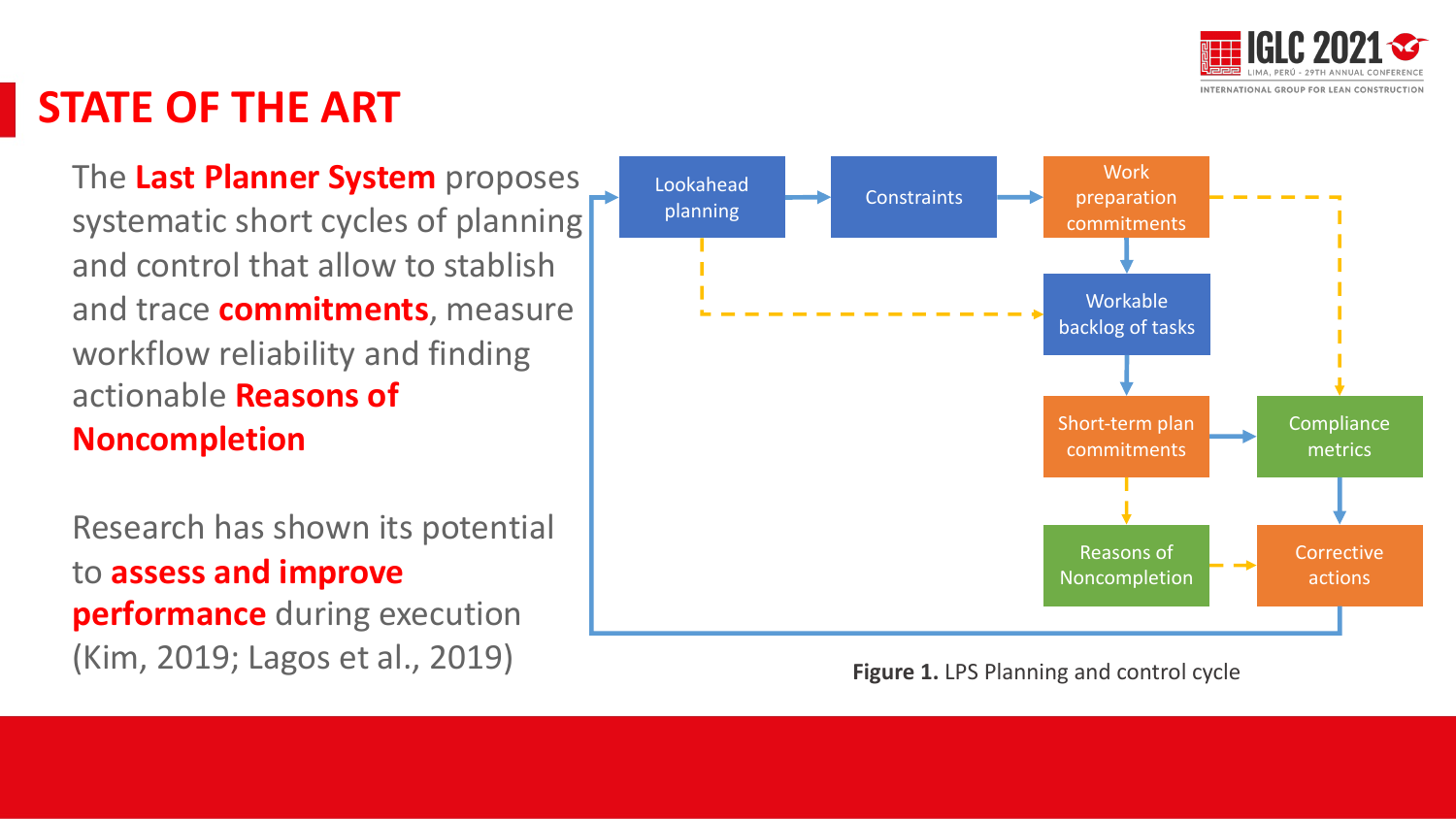

### **STATE OF THE ART**

#### **Quantitative and qualitative LPS research:**

- Implementation impacts on workflow reliability, productivity and time reduction (Daniel et al., 2015)
- Correlation between adoption, performance and outcome (Daniel et al; 2015; Lagos et al., 2019)
- Significant differences which allow to assess expected outcome based on LPS information (Kim, 2019; Lagos et al., 2020)

#### **Current limitations of LPS research:**

- Lack of large study samples with comparable data (Hamzeh et al., 2019)
- Partial adoptions focused on short-term (Dave, 2015)
- Lack of quantitative transversal studies (Hamzeh, 2015)

#### **Oportunity:**

• Quantitative and qualitative assessment of LPS information gathered through use of IT support tools (Lagos et al., 2020)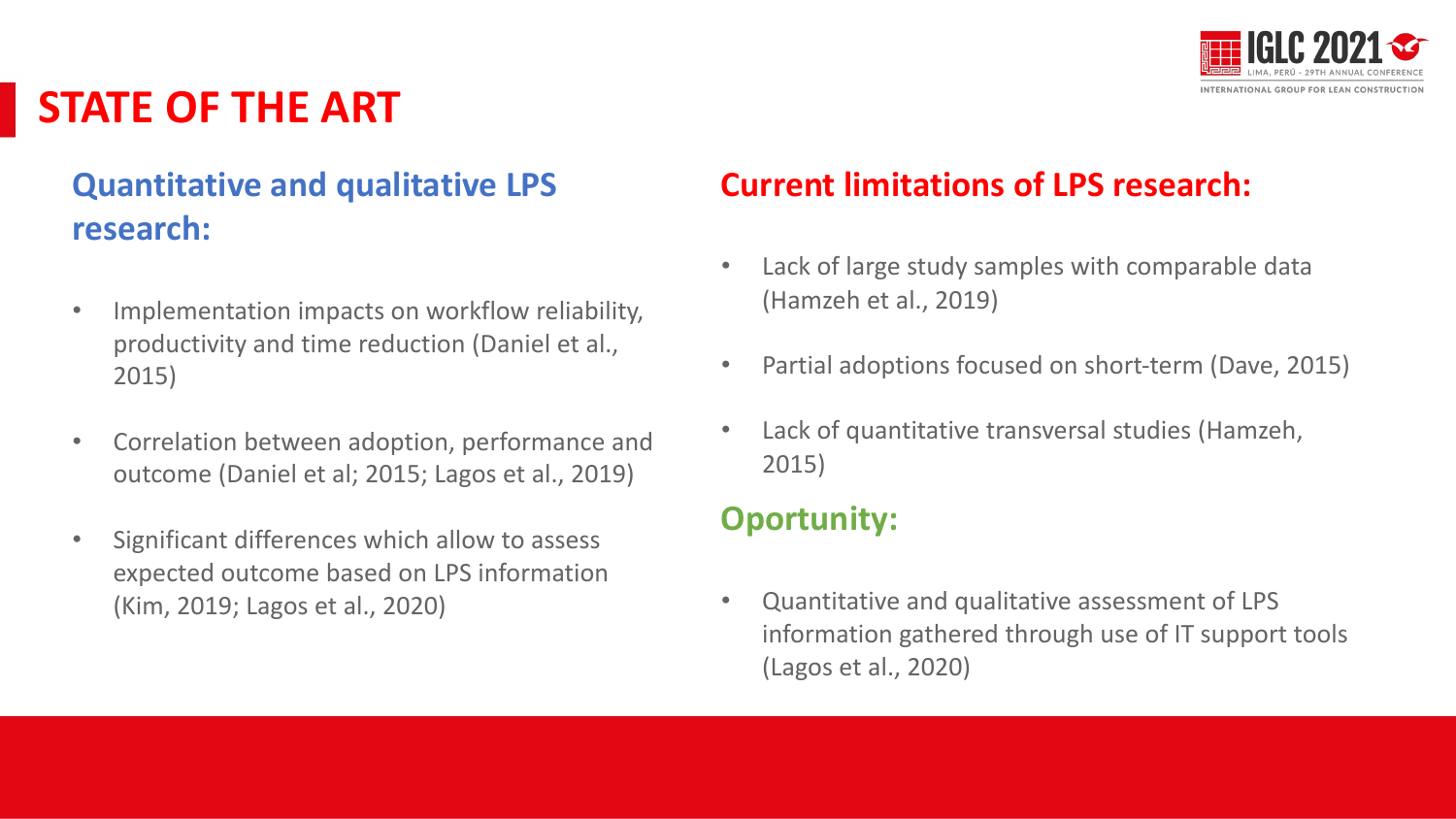

## **STATE OF PRACTICE**

#### **Adoption levels:**

- Focus on short-term compliance instead of stabilizing workflow through work preparation
- Lack of use of historical data to implement better corrective actions
- Lack of understanding of the value of **Constraint** and **Reasons of Noncompletion** information
- Lack of adoption of new process-oriented metrics, besides de Percent Plan Complete

(Daniel et al., 2015; Dave et al., 2015)

#### **Information Technologies opportunities:**

- LPS based support software
- Increasing standardized databases
- Data Science and Machine Learning Techniques
- Quantitative use of qualitative data

(Hamzeh et al., 2019; Kim, 2019; Lagos et al., 2020)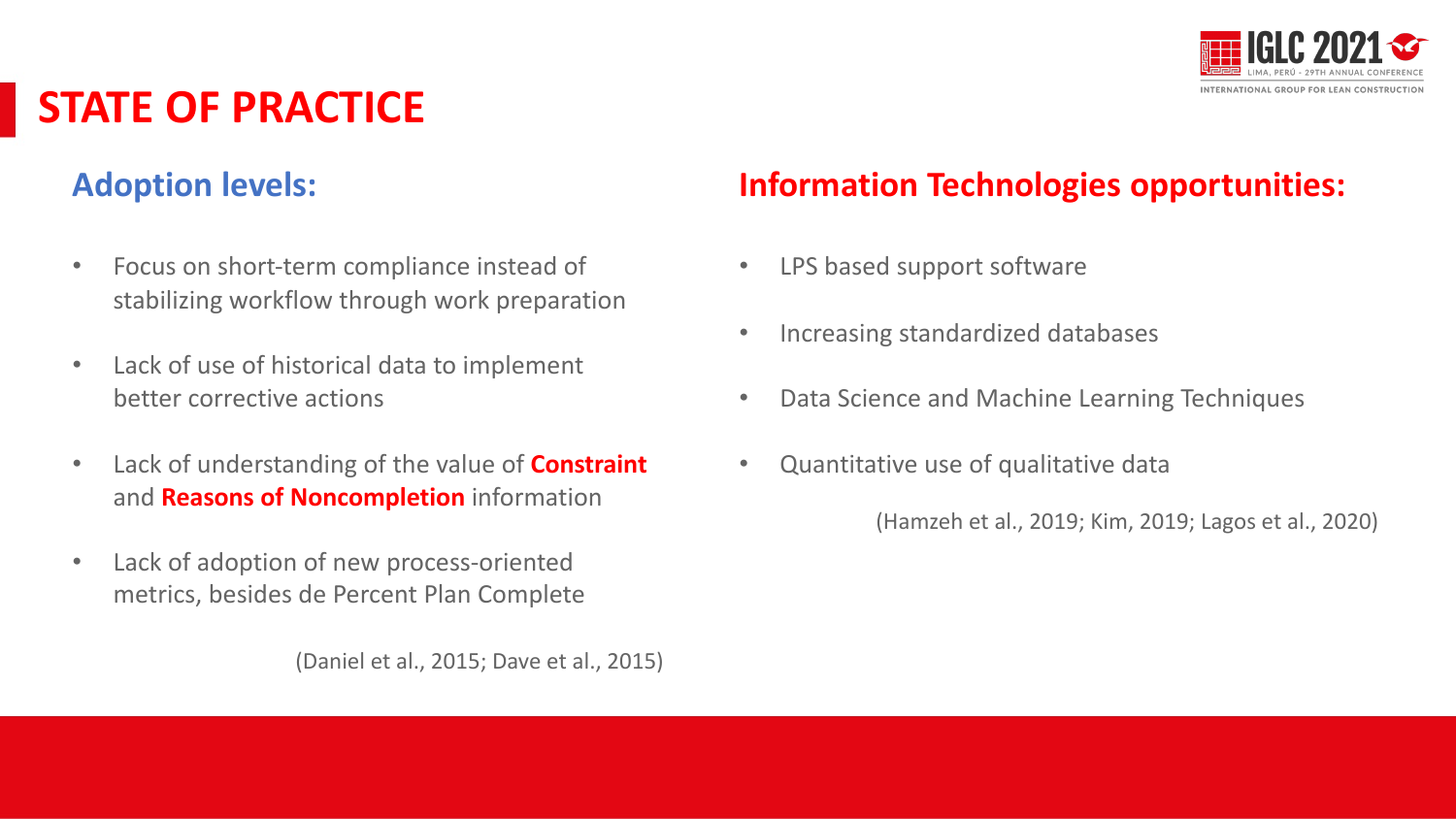

### **RESEARCH SCOPE**

Combining qualitative and quantitative approaches over standardized empirical project information to assess the composition, frequency and impact of project RNCs

Obtaining **empirical insight** for **better corrective** and **preventive** LPS **actions**

**AIM:** Determining the main types, sources and responsible parties of project RNCs

#### **Research questions:**

- Which are the most relevant types of RNCs?
- What is the impact of project parties on RNCs?
- What percent could be prevented by the team through LPS use?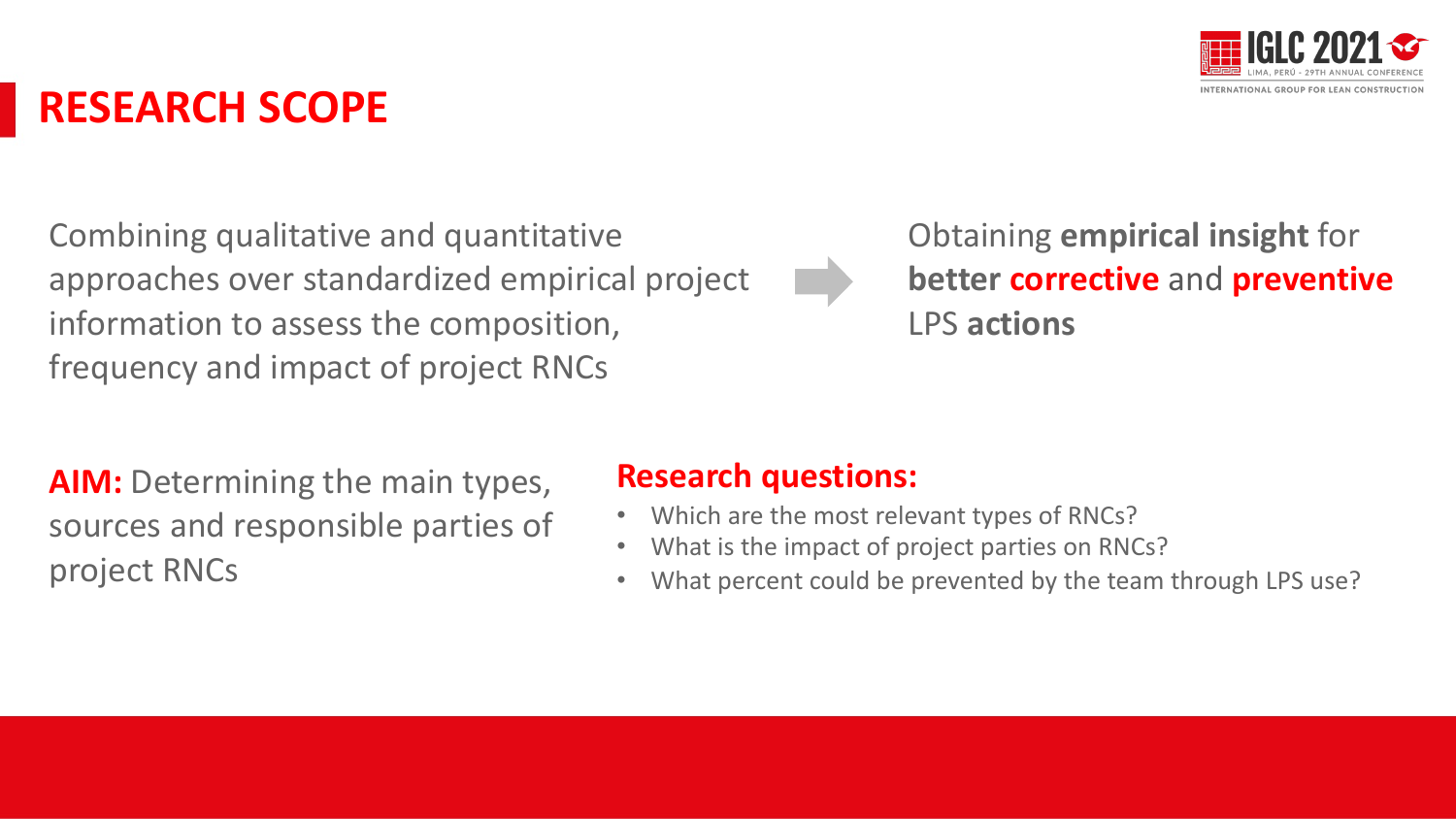

### **METHODOLOGY**



- RNC categorization and classification
- Frequency and impact analyses

Project type comparison

- 25 High-rise building projects
- 25 industrial construction
- Weekly information complete scope
- Based on detailed descriptions
- 8 types based on Lean flows
- 4 responsible parties
- Internal or external sources
- Frequency measured through percent composition
- Impact measured through task lost days (Task-day Impact – TDI)
- Frequency and impact comparison in each category
- Statistical Mean Difference Analyses T-test and Mann Whitney's U

**Figure 2.** Research stages and methodology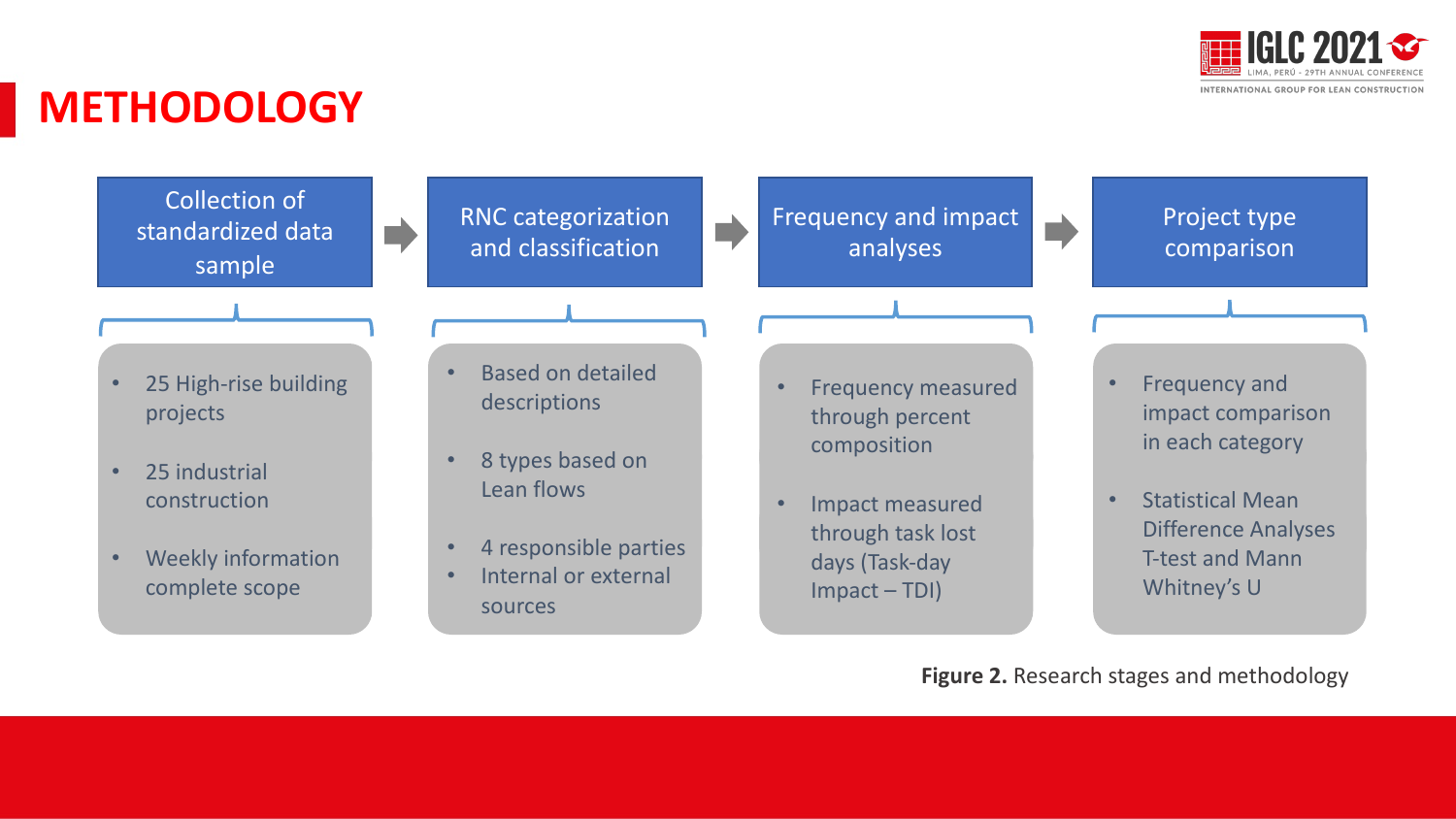

Frequency and impact presented a correlation of  $R^2 = 0.98$ , hence most results will be presented using the Relative Impact Index (RII) based on Task-days lost.



**Figure 3.** Frequency and impact correlation



**Figure 4.** RNC composition by type across 50 projects

Labour, productivity, planning, quality and worksite conditions, (**i.e. controllable issues**) represent **66%** of issues according to the impact analysis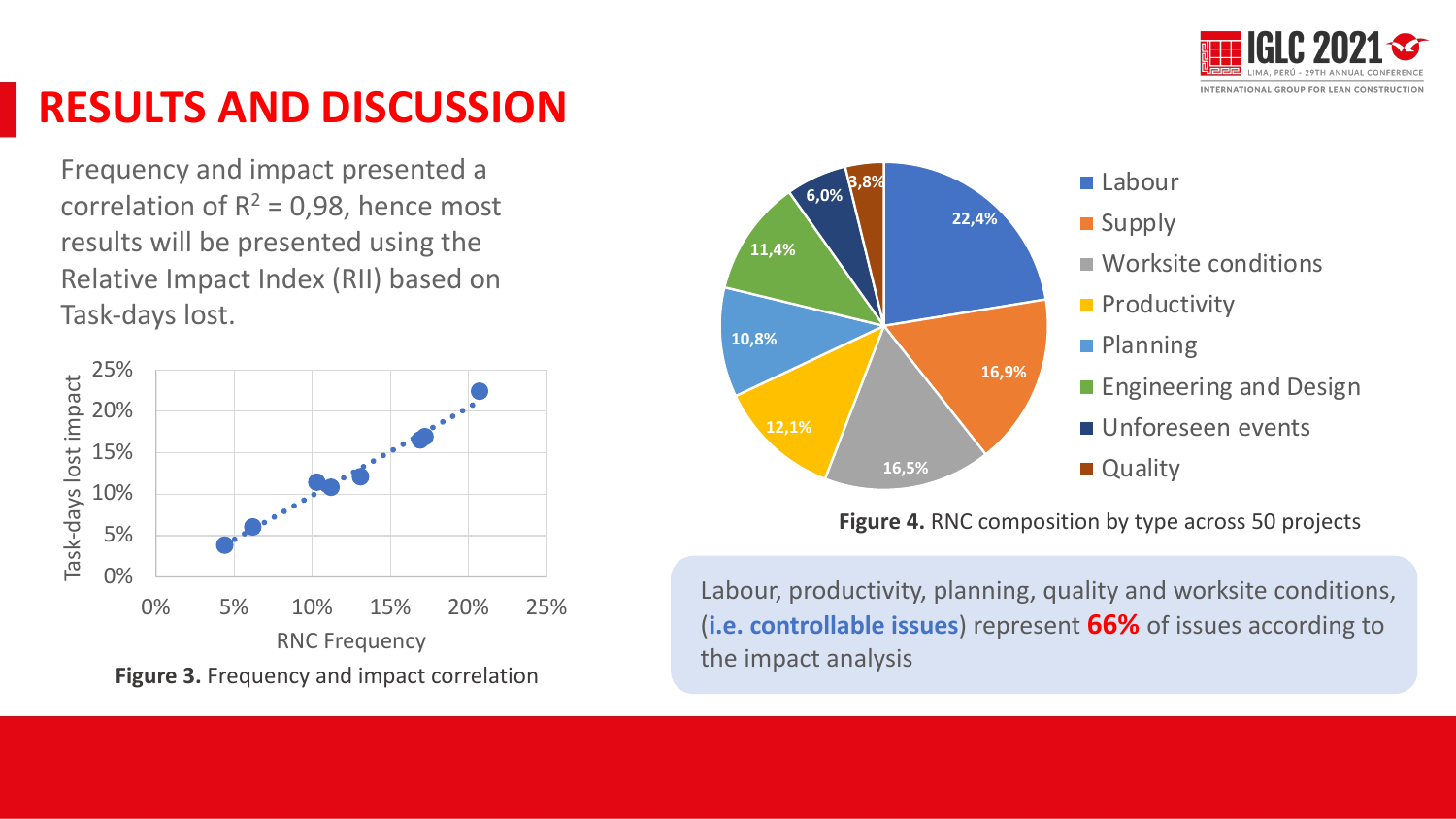

#### **RNC SOURCE ANALYSES:**

- **Internal issues:** Problems that could be directly **controlled by the Main Contractor's direct team**
- **External issues:** Uncontrollable matters or subjects controllable by third-parties.



The differences were not statistically significant in either of the project categories, although, results showed that at least **half of the issues' impact could have been prevented by the Main Contractor.**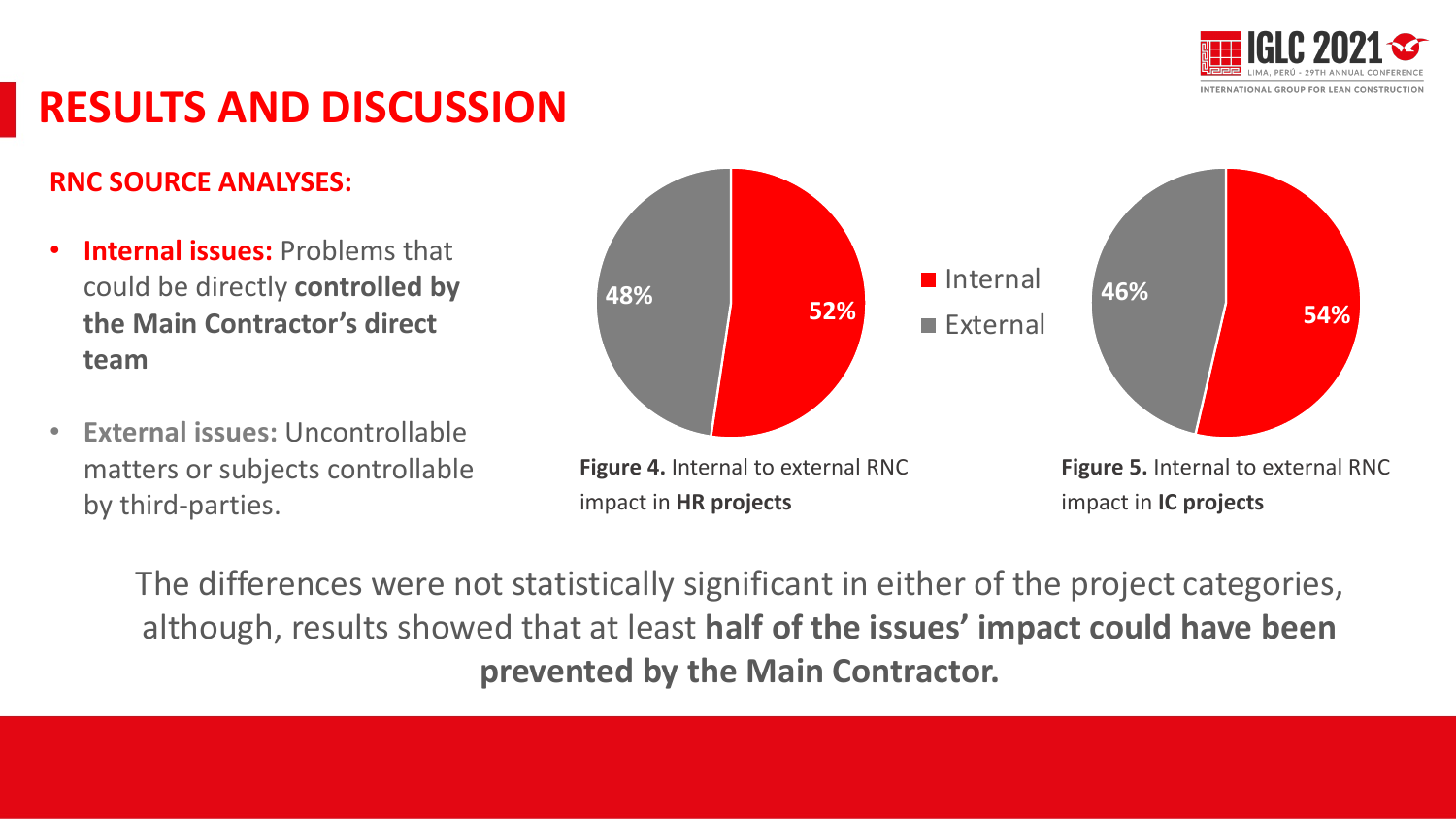



**Figure 3.** RNC Impact comparison by type between project categories

#### **RNC TYPE COMPOSITION:**

- Worksite conditions, supply and engineeringdesign caused 62% of impact in **Industrial Construction** projects
- Labour, productivity and supply caused 66% of impact in **High-rise Building** projects
- Labour, productivity, planning, quality and worksite conditions (i.e. **controllable issues**) represented **81%** impact in **High-rise Building**  and **52%** in **Industrial Construction**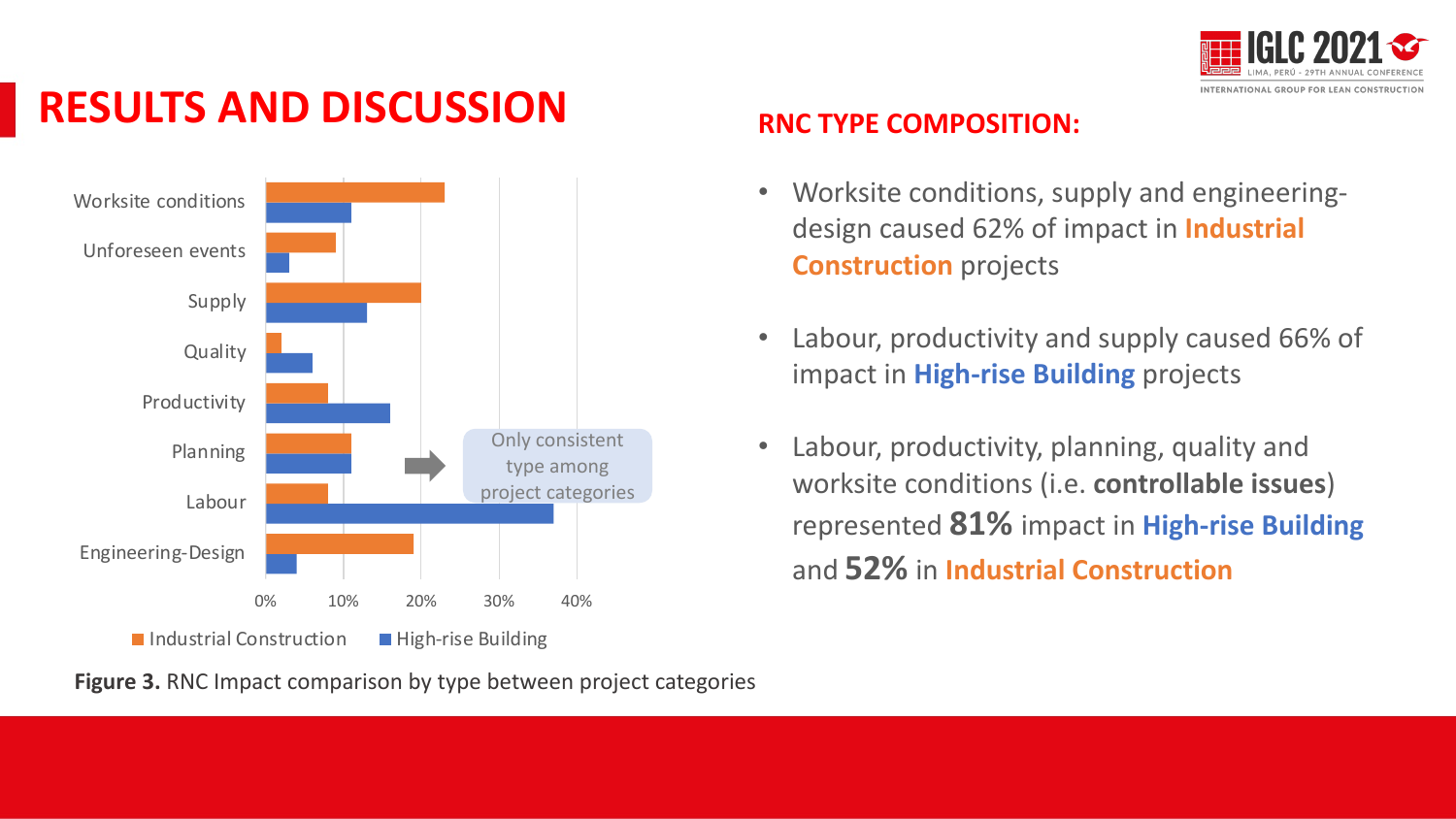



**Figure 3.** RNC Impact comparison by party between project categories

#### **RNC RESPONSIBLE PARTY COMPOSITION:**

- The client was **15 times** more relevant in **Industrial Construction** than in **High-rise Building** acording to the impact results.
- In opposite, the subcontractor was **14 times**  more relevant in **High-rise Building** than in **Industrial Construction**
- **96%** and **55%** of Task-days Lost (impact) could have been **prevented** by ensuring effective work **collaboration** through LPS **between** the **Main Contractor** and **Subcontractors** in **High-rise Building** and **Industrial Construction**, respectively.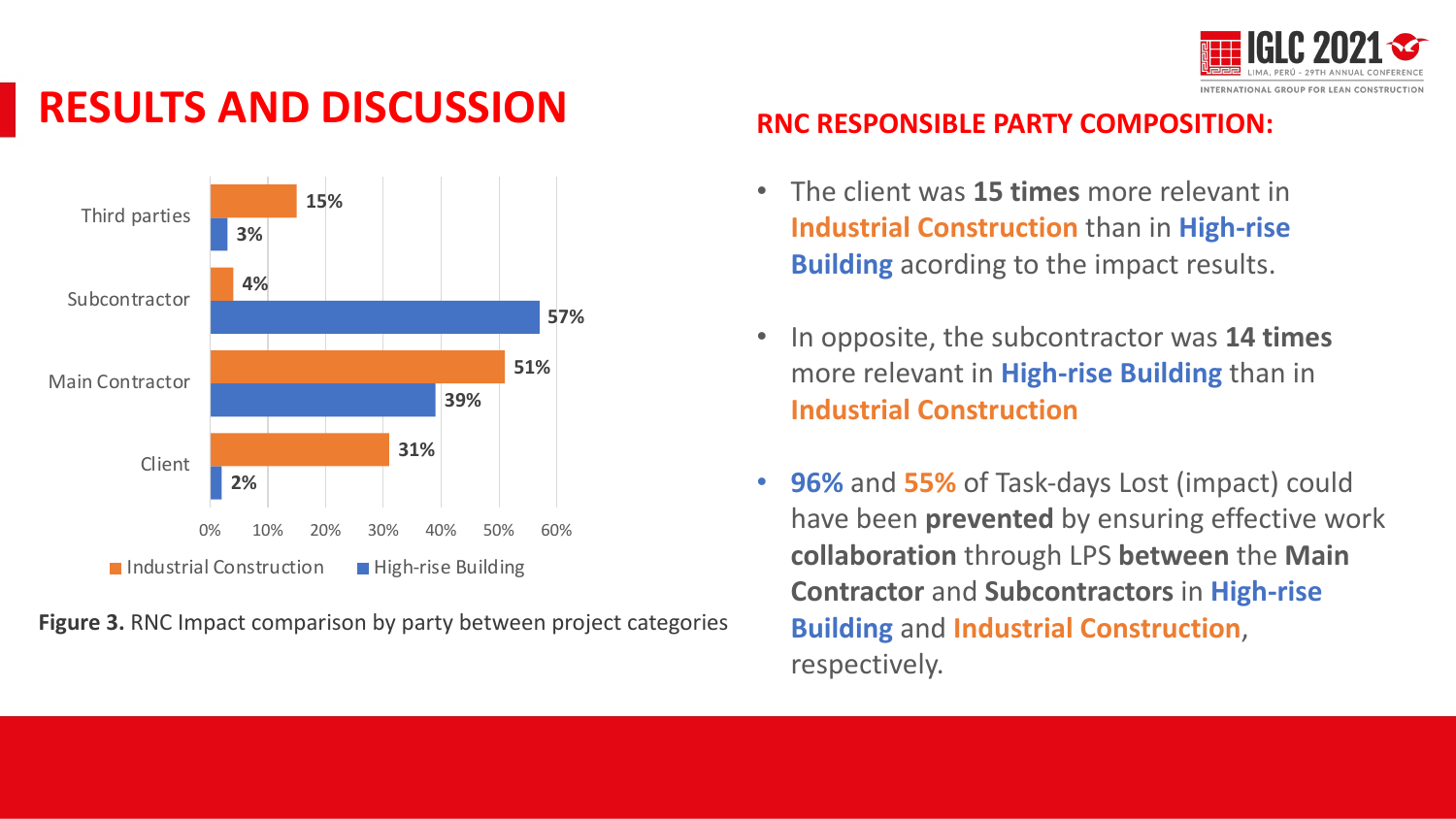

### **CONCLUSIONS**

**Internally controllable** issues such as productivity, quality and planning account for **66% of RNC impact**

Detailed RNC source analyses showed that at least **half** of the Taskdays Lost **could have been prevented** by the **Main Contractor** in HR and IC projects



Close and effective **collaboration** between the **Main Contractor**  and **Subcontractors** could help prevent up to **55%** and **96%** RNC **impact in IC and HR** respectively.